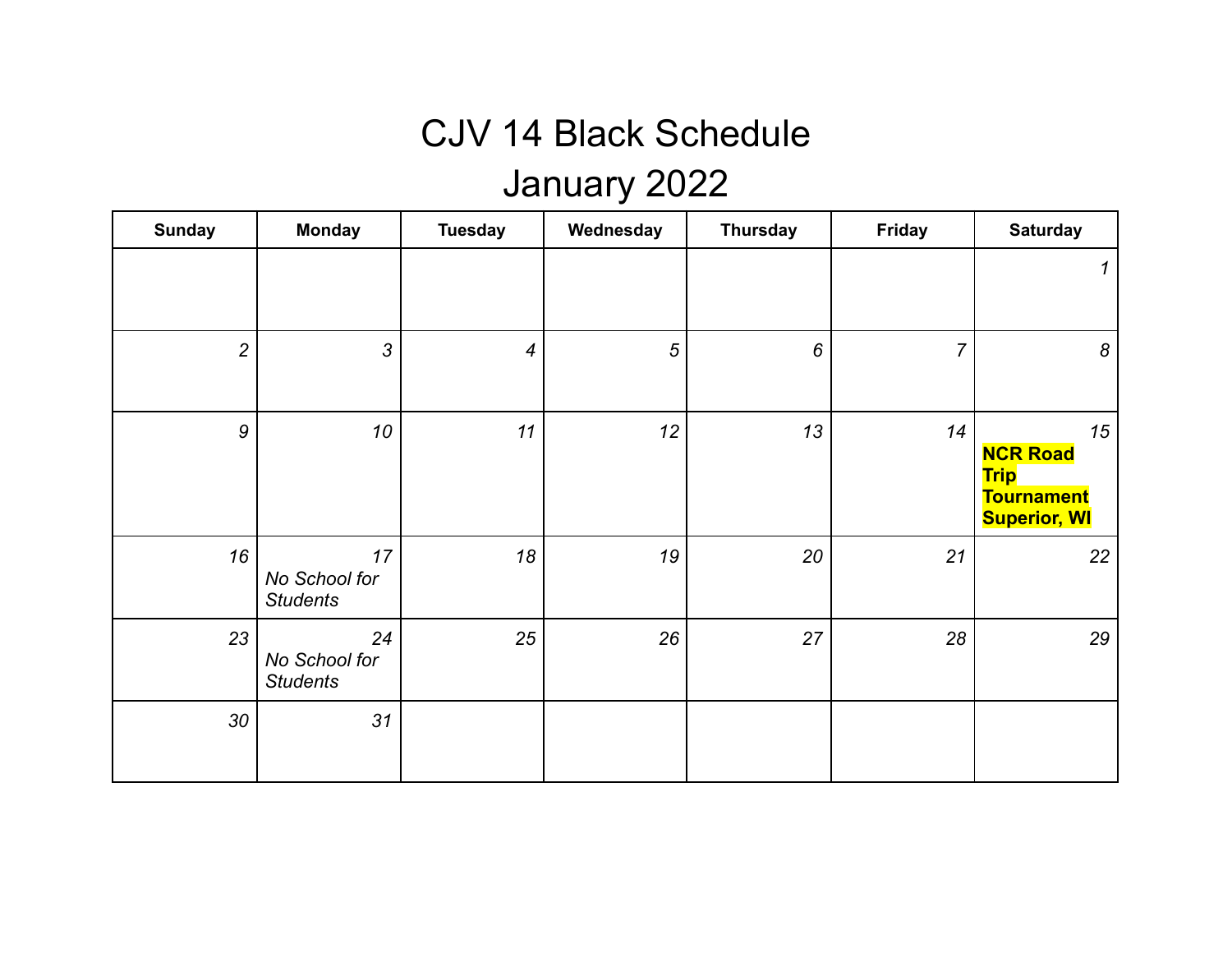# CJV 14 Black Schedule

#### February 2022

| <b>Sunday</b> | <b>Monday</b>                                   | <b>Tuesday</b>                                                          | Wednesday      | <b>Thursday</b>                                  | <b>Friday</b> | <b>Saturday</b>                                                         |
|---------------|-------------------------------------------------|-------------------------------------------------------------------------|----------------|--------------------------------------------------|---------------|-------------------------------------------------------------------------|
|               |                                                 | Practice<br>5:15-6:45pm @<br>CHS Main Gym                               | $\overline{c}$ | 3<br>Practice<br>5:15-6:45pm $@$<br>CHS Main Gym | 4             | $\sqrt{5}$                                                              |
| 6             | $\overline{7}$                                  | 8<br>Practice<br>5:15-6:45pm @<br>CHS Main Gym                          | 9              | 10<br>Practice<br>5:15-6:45pm @<br>CHS Main Gym  | 11            | 12                                                                      |
| 13            | 14<br>Scrimmage @<br><b>Barnum HS</b><br>7:30pm | 15<br>Practice<br>5:15-6:45pm @<br>CHS Main Gym                         | 16             | 17<br>Practice<br>5:15-6:45pm @<br>CHS Main Gym  | 18            | 19                                                                      |
| 20            | 21<br>President's Day<br>- No School            | 22<br>Practice<br>$5:15-6:45$ pm $@$<br><b>CHS Main Gym</b><br>Canceled | 23             | 24<br>Practice<br>5:15-6:45pm @<br>CHS Main Gym  | 25            | 26<br>Snownami<br><b>Tournament</b><br>Duluth -<br><b>Lindsey Coach</b> |
| 27            | 28                                              |                                                                         |                |                                                  |               |                                                                         |

Schedule as of 2-23-22 and is subject to change. Questions email Coach Heidi Anderson [handers3@isd94.org](mailto:handers3@isd94.org) or call (218) 428-6808. Tournament and playday schedules will be posted to the [www.cloquetjuniorsvolleyball.com](http://www.cloquetjuniorsvolleyball.com) website the Tuesday/Wednesday of the event.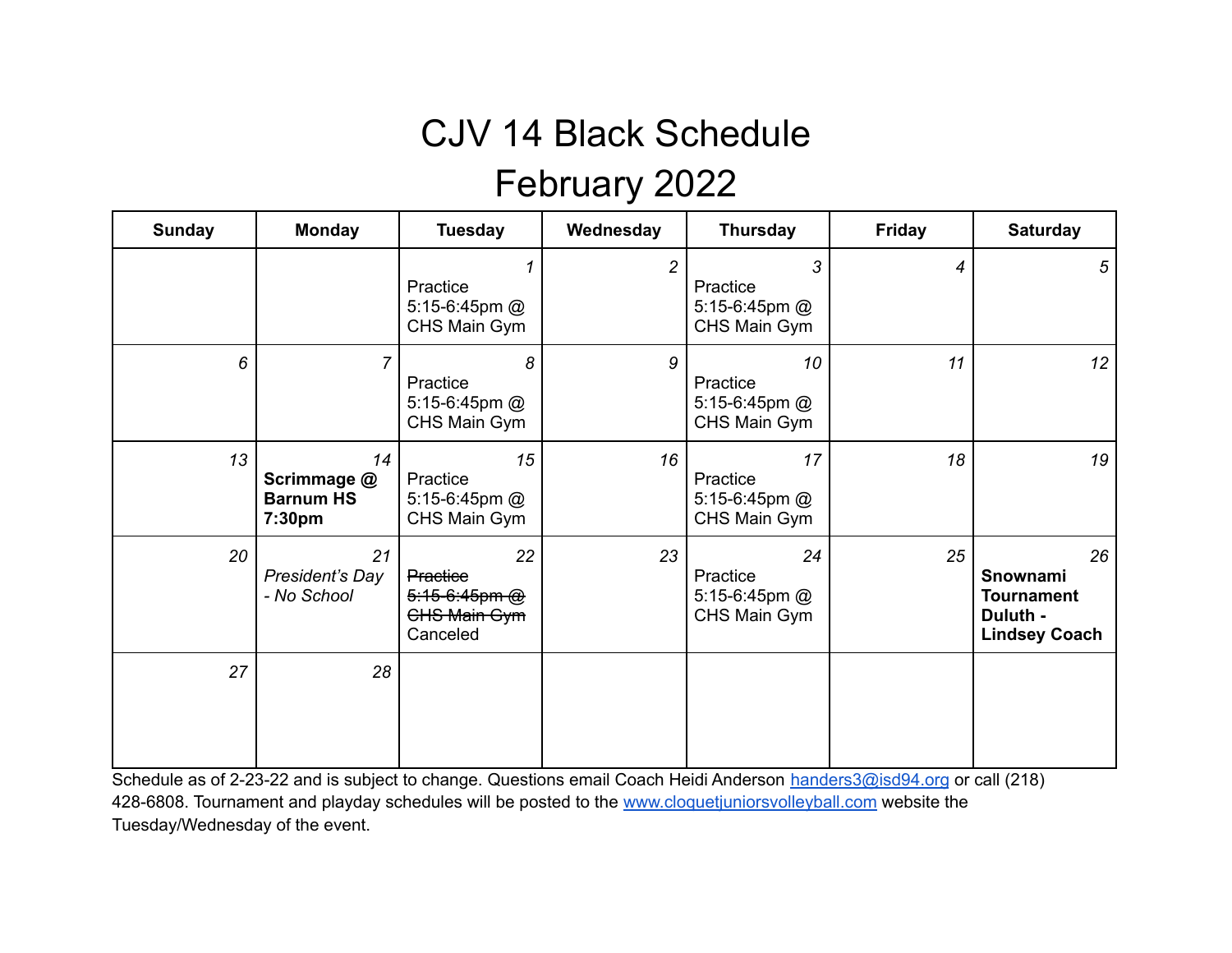### CJV 14 Black Schedule March 2022

| <b>Sunday</b>                      |    | <b>Monday</b>                     | <b>Tuesday</b>                                               | Wednesday                         | <b>Thursday</b>                                                   | <b>Friday</b>                         | <b>Saturday</b>                                                          |
|------------------------------------|----|-----------------------------------|--------------------------------------------------------------|-----------------------------------|-------------------------------------------------------------------|---------------------------------------|--------------------------------------------------------------------------|
|                                    |    |                                   | K-4 Conferences<br>Practice @ CHS<br>Main Gym<br>6:00-8:00pm | $\overline{2}$                    | 3<br>K-4 Conferences<br>Practice @ CHS<br>Main Gym<br>6:00-8:00pm | 4<br>No School for<br><b>Students</b> | 5                                                                        |
|                                    | 6  | 7                                 | 8<br>Township<br>Election Day -<br>No Practice               | 9                                 | 10<br>Practice @ CHS<br>Main Gym<br>6:00-8:00pm                   | 11                                    | 12                                                                       |
| <b>Arrowhead</b><br>Playday        | 13 | 14                                | 15<br>Practice @ CHS<br>Main Gym<br>8:00-9:00pm              | 16                                | 17<br>Practice @ CHS<br>Main Gym<br>8:00-9:00pm                   | 18                                    | 19                                                                       |
| <b>Arrowhead</b><br><b>Playday</b> | 20 | 21                                | 22<br>Practice @ CHS<br>Main Gym<br>6:00-8:00pm              | 23                                | 24<br>Practice @ CHS<br>Main Gym<br>6:00-8:00pm                   | 25                                    | 26<br><b>Spikin Superior</b><br><b>Tournament</b><br><b>Superior, WI</b> |
|                                    | 27 | 28<br>Spring Break -<br>No School | 29<br>Spring Break -<br>No School                            | 30<br>Spring Break -<br>No School | 31<br>Spring Break -<br>No School                                 |                                       |                                                                          |

Schedule as of 2-23-22 and is subject to change. Questions email Coach Heidi Anderson [handers3@isd94.org](mailto:handers3@isd94.org) or call (218) 428-6808. Tournament and playday schedules will be posted to the [www.cloquetjuniorsvolleyball.com](http://www.cloquetjuniorsvolleyball.com) website the Tuesday/Wednesday of the event.